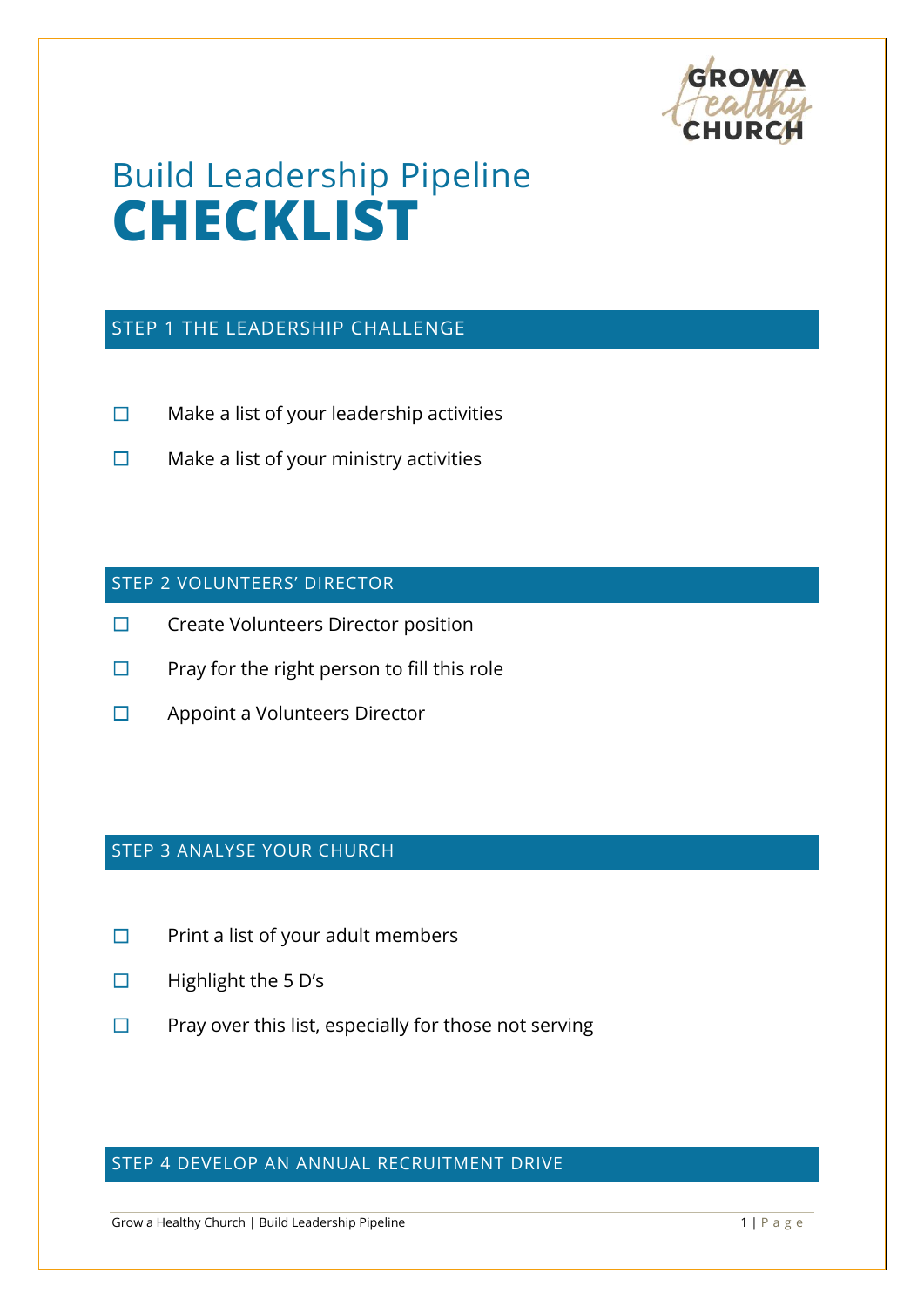

- $\Box$  Develop an annual recruitment drive plan with these elements
	- ☐ Book 2/3 Sundays in calendar
	- ☐ Develop sermon series on serving
	- ☐ Create small group discussion notes
	- ☐ Find 'serving stories'
	- ☐ Create Opportunity Form
	- ☐ Create post service connections
	- ☐ Train volunteers to recruit their friends
	- ☐ Plan follow up of responders
	- ☐ Develop simple induction process

#### STEP 5 MAXIMIZE YOUR ANNUAL RECRUITMENT DRIVE

 $\Box$  Continue to develop an annual recruitment drive plan

### STEP 6 UNDERSTAND TRAINING NEEDS OF VOLUNTEERS

- $\Box$  Outline training topics with your team
- ☐ Delegate topic development

## STEP 7 UTILISE FOUR TRAINING METHODS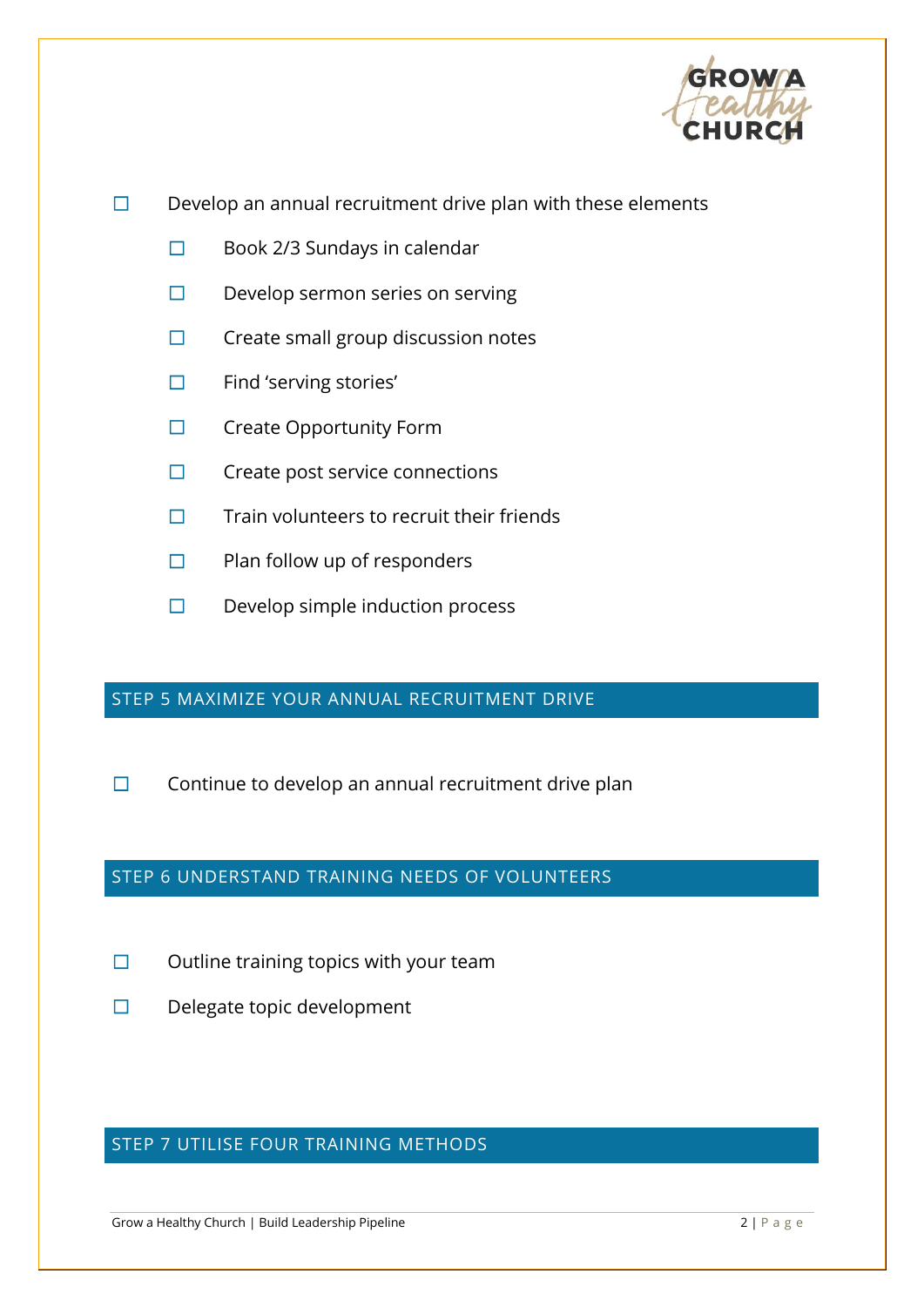

- ☐ Write a personal download
- ☐ Lead a show and tell training session

## STEP 8 THREE TYPES OF VOLUNTEERS' MEETINGS

- ☐ Analyse current meetings
- ☐ Book and plan meetings

#### STEP 9 SIX WAYS TO RETAIN VOLUNTEERS

- ☐ Establish volunteer of month
- ☐ Write 5 encouragement notes
- $\Box$  Articulate the why to 7 leaders

## STEP 10 HOW TO DEVELOP EMERGING LEADERS

- ☐ Invite leaders
- ☐ Choose book
- ☐ Launch group